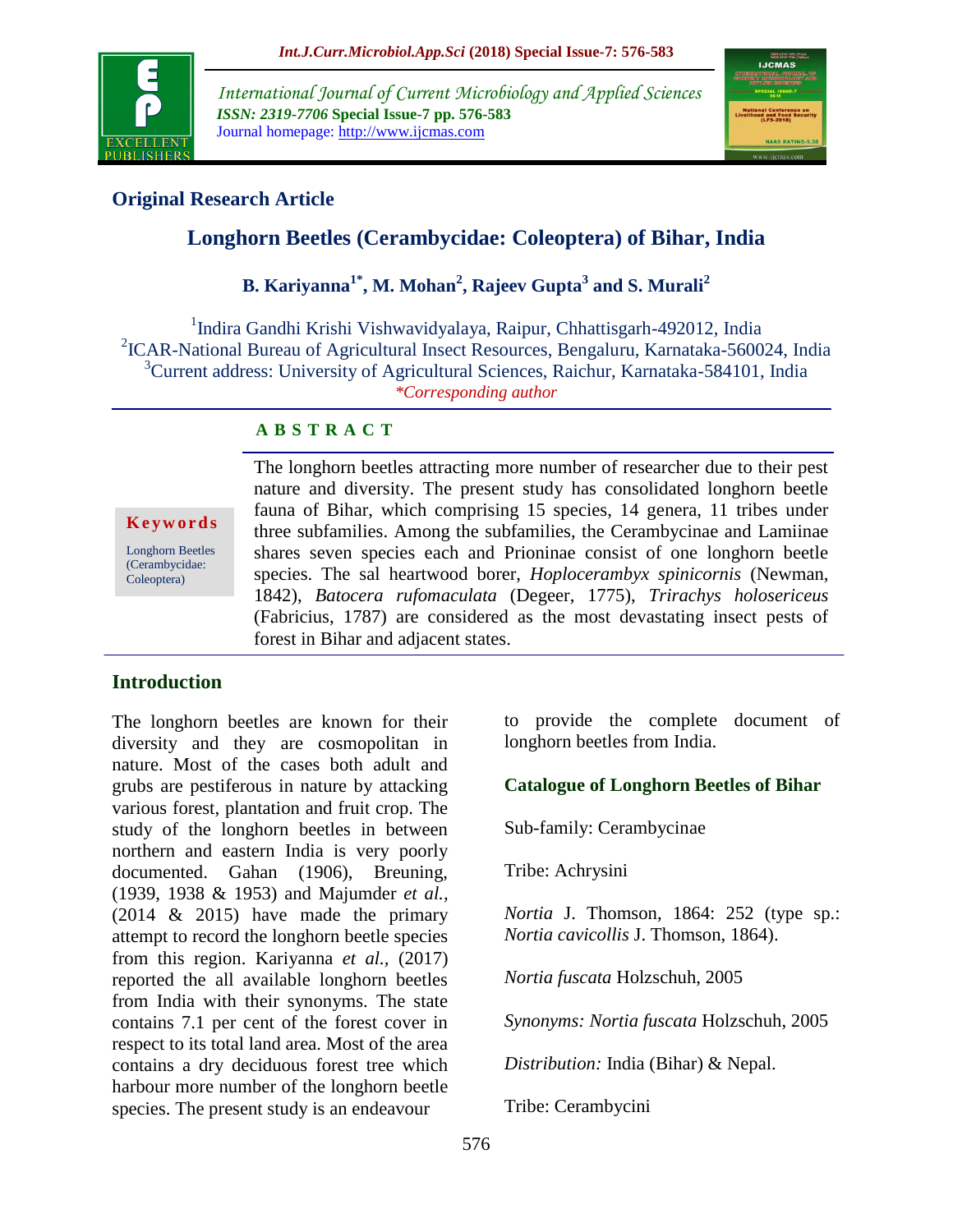*Hoplocerambyx* J. Thomson, 1864: 229 (type sp.: *Hammaticherus spinicornis* Newman, 1842)

*Hoplocerambyx spinicornis* (Newman, 1842)

*Synonyms: Hammaticherus spinicornis* Newman, 1842

*Cerambyx? morosus* Pascoe, 1857

*Hoplocerambyx spinicornis* Thomson, 1864

*Hoplocerambyx relictus* Pascoe, 1866

*Hoplocerambyx morosus* Pascoe, 1869

*Haplocerambyx minor* Pic, 1923

*Hoplocerambyx spinicornis* var*. minor* Pic, 1946

*Distribution:* India (Uttar Pradesh: Allahabad, Terai Forest; Assam; Arunachal Pradesh; West-Bengal; Madhya Pradesh, Bihar), Nepal; Tenasserim; South Afghanistan; Penang; Singapore; Sumatra; Borneo; Philippines Is., Laos, Bhutan, Pakistan, Sunda Islands & China: Taiwan. (Fig. 1.) https://upload.wikimedia.org/wikipedia/com mons/f/fd/Hoplocerambyx\_spinicornis\_%28 Newman%2C\_1842%29\_male\_%28393467 5836%29.jpg

*Neoplocaederus* Sama, 1991: 123 (type sp: *Plocaederus cyanipennis* J. Thomson, 1860)

*Neoplocaederus ferrugineus* (Linné, 1758)

*Synonyms: Cerambyx ferrugineus* Linné, 1758

*Cerambyx gigas* Fabricius, 1787: 132

*Hammaticherus nitidus* White, 1853

*Cerambyx versutus* Pascoe, 1859

*Plocæderus ferrugineus* Gahan, 1890

*Plocæderus ferrugineus var. niger* Gahan, 1890

*Distribution:* India (Kerala: Trivandrum; Indian orientalis, WB; Madhya Pradesh) & Sri Lanka (Fig. 2.).

*Trirachys* Hope, 1845: 11 (type sp.: *Trirachys orientalis* Hope, 1841)

*Trirachys holosericeus* (Fabricius, 1787)

*Synonyms: Ceramryx holosericeus* Fabricius, 1787

*Hammaticherus holosericeus* White, 1853

*Pachydissus velutinus* Thomson, 1865

*Pachydissus similis* Gahan, 1890

*Neocerambyx similis* Bates, 1891

*Æolesthes holosericeus* Gahan, 1891

*Aeolesthes holosericea* Pic, 1935

*Aeolesthes (s. str.) holosericea* Gressitt & Rondon, 1970

*Aeolesthes (Aeolesthes) holosericea*  Makihara *et al.,* 2008

*Distribution:* India (Arunachal Pradesh; Jammu; Bihar; Maharashtra: Kolhapur District.), China: Henan, Shaanxi, Fujian, Guangdong, Hongkong, Hainan, Guangxi, Sichuan, Yunnan; Myanmar, Laos, Thailand, Sri Lanka, Vietnam: Thua Thien-Hue & Indonesia (Fig. 3.).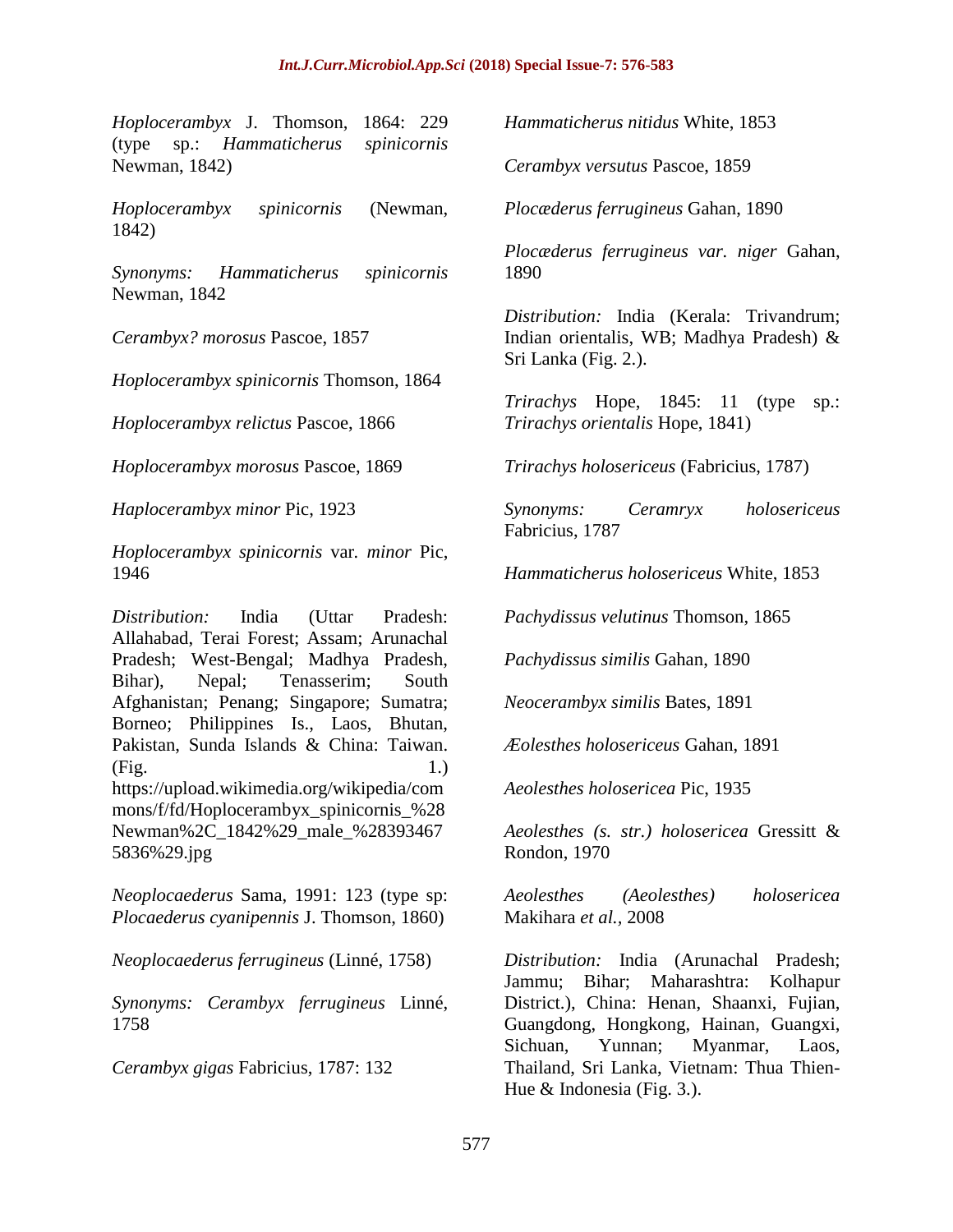Tribe: Callichromatini

*Pachyteria* Audinet-Serville, 1833: 553 (type sp.: *Cerambyx fasciatus* Fabricius, 1775).

*Pachyteria fasciata* (Fabricius, 1775)

*Synonyms: Cerambyx fasciatus* Fabricius, 1775

*Cerambyx populneus* Schröter, 1776

*Pachyteria fasciata* Audinet-Serville, 1833

*Distribution:* India (India orientalis, Tamil Nadu: Nagapattinam; West-Bengal; Assam; Jharkhand: Ranchi; Chhattisgarh; Bihar; Maharashtra; Odisha; Chota Nagpur; Himalaya), Surinam, Cambodia Himalayas; Tranquebar; Sri Lanka; Thailand, Vietnam, Nepal & China (Fig. 4.).

Tribe: Clytini

*Chlorophorus* Chevrolat, 1863: 290 (type sp.: *Callidium annulare* Fabricius, 1787)

*Chlorophorus annularis* (Fabricius, 1787)

*Synonyms: Cerambyx (Callidium) annularis* Gmelin, 1790

*Clytus annularis* Fabricius, 1801

*Callidium bidens* Weber, 1801

*Clytus annulosus* Pascoe, 1864

*Clytanthus annularis* Pascoe, 1866

*Caloclytus annularis* Gahan, 1906

*Clorophorus annularis v. subnebulosus* Pic, 1943

*Rhaphuma annularis* Ohbayashi, 1963

*Chlorophorus (s. str.) annularis* Özdikmen, 2011

*Distribution:* India (all over India; Arunachal Pradesh, Bihar: Patna, Pusa), New Guinea, Nepal: Churibass-Sanguridara Pass, Taplejung; Sri Lanka, Myanmar, Thailand, Malaya, Vietnam, Laos, Hainan Is., Sunda Is., China, Taiwan, Japan, Korea, Cambodia, Philippines, Introduced in United States & Brasil (Fig. 5.).

Tribe: Hesperophanini

*Stromatium* Audinet-Serville, 1834: 80 (type sp.: *Callidium barbatum* Fabricius, 1775)

*Stromatium barbatum* (Fabricius, 1775)

*Synonyms: Callidium barbatum* Fabricius, 1775

*Cerambyx (Callidium) tranquebaricus* Gmelin, 1790

*Callidium variolosum* Fabricius, 1798

*Callidium funestum* Boisduval, 1835

*Stromatium barbatum* Castelnau, 1840

Distribution: India (Tamil Nadu: Nagapattinam; Manipur; Arunachal Pradesh; Pondicherry: Mahe; Karantaka: Bellary; Uttar Pradesh: Asansole, Kunbir; India Orientalis; Andaman Island; Madhya Pradesh, Bihar: Patna), New Holland, France Island, Myanmar; Mauritius; Bourbon; Madagascar, Népal, Africa Orientalis, Bhutan, Bangladesh, Sri Lanka, Australia & Oman: Dhofar (Fig. 6.).

Sub-family: Lamiinae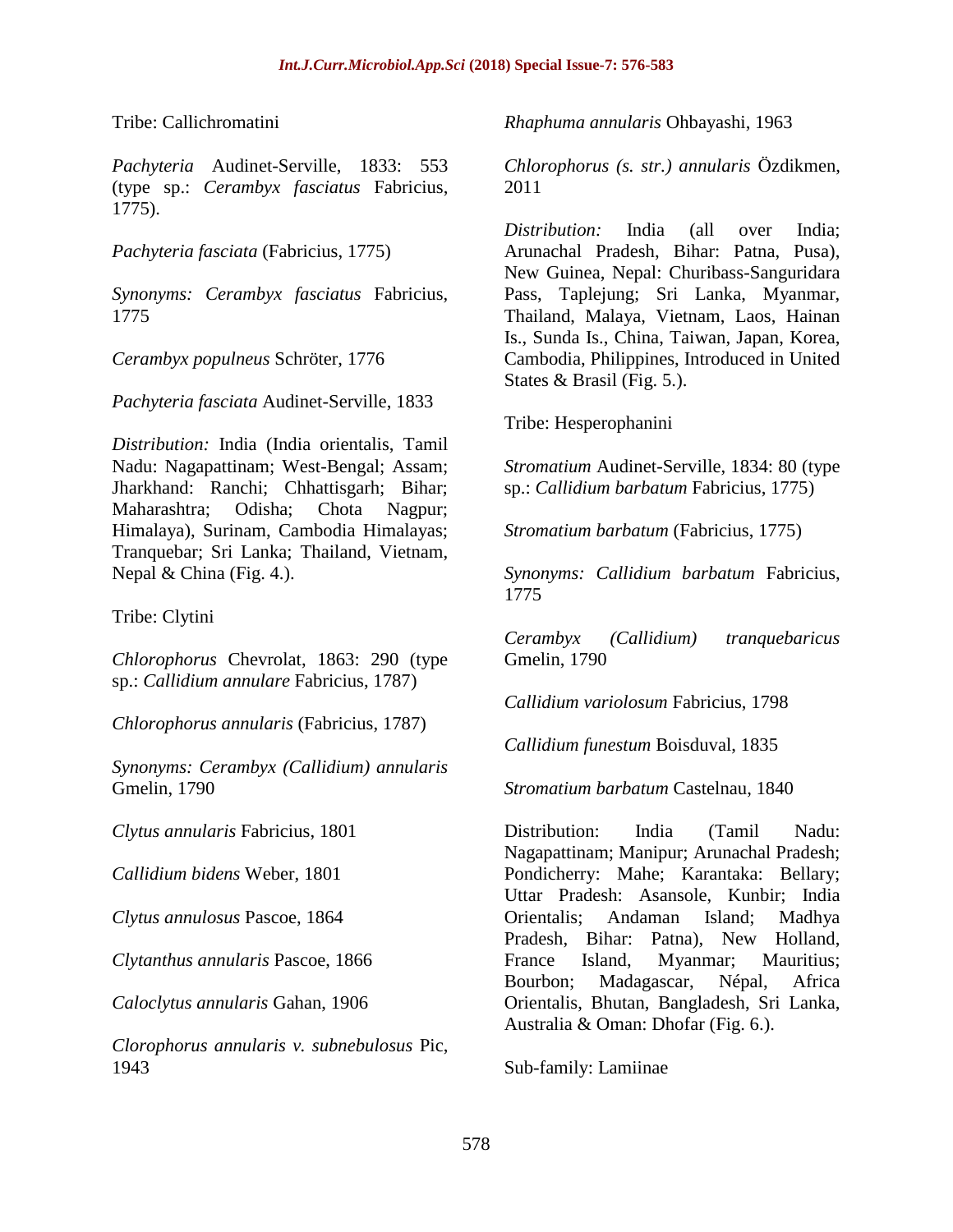Tribe: Batocerini

*Batocera* Dejean, 1835: 341 (type sp.: *Cerambyx rubus* Linné, 1758)

*Batocera rufomaculata* (Degeer, 1775)

*Synonyms: Cerambyx rufomaculatus* Degeer, 1775

*Cerambyx rubiginosus* Voet, 1778

*Cerambyx (Stenocorus) cruentatus* Gmelin, 1790

*Batocera chlorinda* Thomson, 1857

*Batocera thysbe* Thomson, 1878

*Batocera polli* Gahan, 1890

*Batocera diana* Nonfried, 1892.

*Batocera rubra* Ballou, 1916

*Batocera rufomaculata m. flavescens* Breuning, 1950

*Batocera rufomaculata* Breuning, 1957

*Batocera (Batocera) rufomaculata* Duffy, 1960

*Batocera rufomaculata rufomaculata* Ambrus & Grosser, 2012

*Distribution:* India (India Orientalis; Assam; Andaman Island; Tamil Nadu: Tiruchinapalli; Arunachal Pradesh; West Bengal, Bihar : Pusa, Patna), Tibet, China, Malaysia, Sri Lanka, Pakistan, Myanmar. Introduced in Mauritius, Rodriguez, Palaearctic Region: South Turkey: Adana, Syria, Israel, Palestine; Ethiopian Region: Libia, East Africa, Mascareignes, La Réunion, Comores & Madagascar; West

Indies: Puerto Rico, Barbados & Virgin Is.: St. Croix, St. Thomas, Tortola (Fig. 7.).

Tribe: Agapanthiini

*Pothyne* J. Thomson, 1864: 97 (type sp.: *Pothyne variegata* J. Thomson, 1864)

*Pothyne convexifrons* Gardner, 1930

*Synonyms: Pothyne convexifrons* Gardner, 1930

*Distribution:* India (Uttarakhand: Dehra Dun; Bihar: Pusa; Odisha).

Tribe: Mesosini

*Agelasta* Newman, 1842c: 288 (type sp.: *Agelasta transversa* Newman, 1842)

Agelasta (Dissosira) Pascoe, 1865: 124 (type sp.: *Agelasta catenata* Pascoe, 1862)

*Agelasta (Dissosira) postvittata* Breuning, 1939

*Synonyms: Agelasta (Dissosira) postvittata* Breuning, 1939

*Distribution:* India (WB, Bihar: Patna).

Tribe: Pteropliini

*Leptomesosella* Breuning, 1939c: 198 (type sp.: *Leptomesosella uniformis* Breuning, 1939).

*Leptomesosella uniformis* Breuning, 1939

*Synonyms: Leptomesosella uniformis* Breuning, 1939

*Distribution:* India (Bihar: Pusa).

*Pterolophia* Newman, 1842f: 370 (type sp.: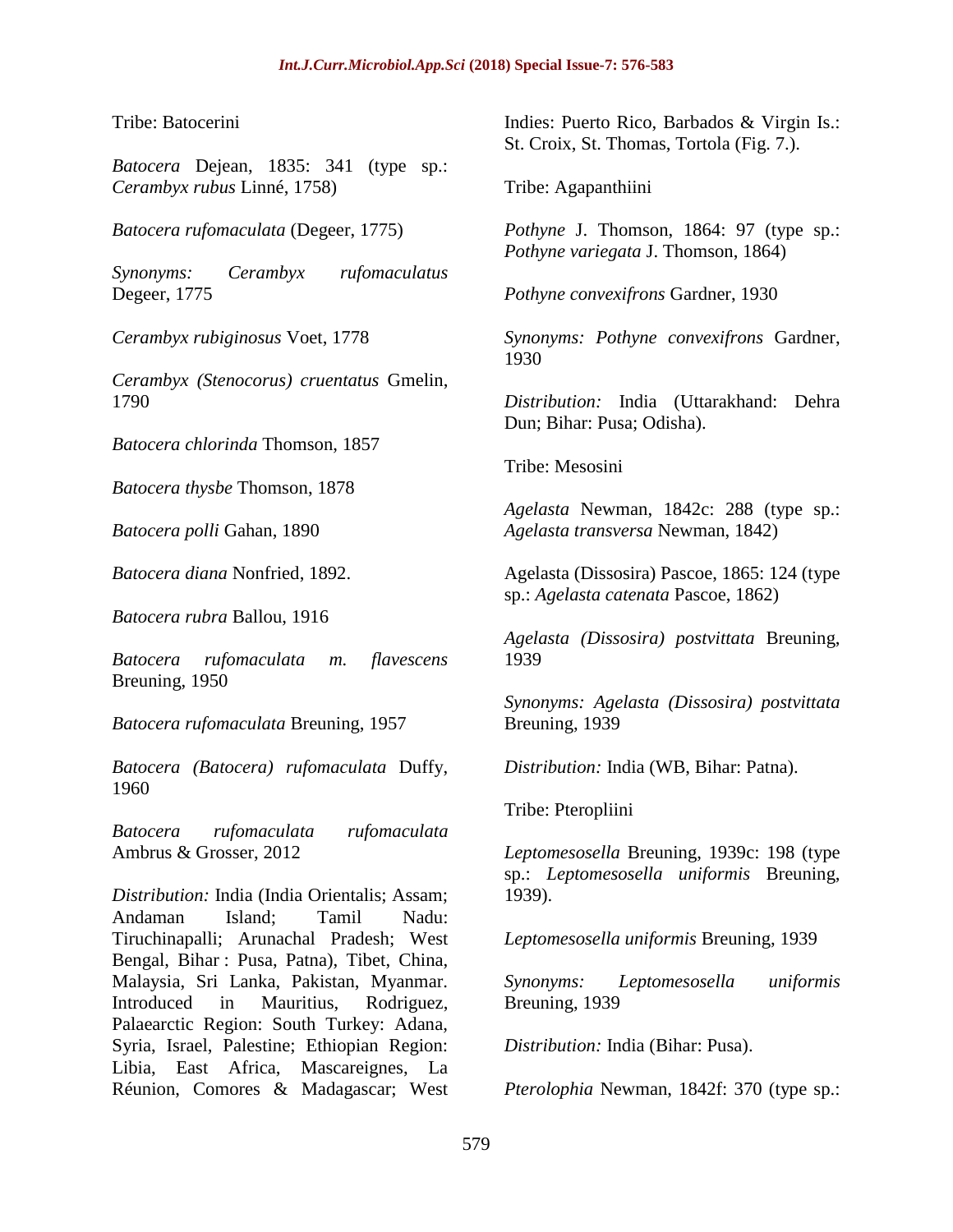#### *Int.J.Curr.Microbiol.App.Sci* **(2018) Special Issue-7: 576-583**

*Mesosa bigibbera* Newman, 1842)

*Pterolophia approximata Breuning*, 1938

*Synonyms: Pterolophia approximata* Breuning, 1938

*Distribution*: India (Bihar: Pusa).

*Pterolophia servilis* Breuning, 1938

*Synonyms: Pterolophia servilis* Breuning, 1938

*Distribution*: India (Bihar: Pusa).

Tribe: Saperdini

*Glenea* Newman, 1842d: 301 (type sp.: *Sphenura novemguttata* Laporte de Castelnau)

*Glenea nigerrima* Breuning, 1953

*Synonyms: Glenea (s. str.) nigerrima* Breuning, 1953

*Glenea nigerrima* Cools, 1993

*Distribution*: India (Bihar: Chapra).

Sub-family: Prioninae

Tribe: Acanthophorini

*Acanthophorus* Audinet-Serville, 1832: 152 (type sp.: *Prionus serraticornis* Olivier, 1795)

*Acanthophorus serraticornis* (Olivier, 1795)

*Synonyms: Acanthophorus (Acanthophorus) serraticornis* Lameere, 1910

*Acanthophorus serraticornis* Audinet-Serville, 1832

*Prionus damicornis* Bergier, 1941

*Prionus serraticornis* Olivier, 1795

*Distribution:* India (India Orientalis; Pondicherry; Tamil Nadu: Madras; Karnataka: Bangalore, Mysore; Maharashtra; Kerala: Trivandrum; Chhattisgarh; Andaman Island; Bihar; Madhya Pradesh; Odisha; Sikkim) & Sri Lanka (Fig. 8.).



**Fig.1** *Hoplocerambyx spinicornis* (Newman, 1842)



**Fig.2** *Neoplocaederus ferrugineus* (Linné, 1758)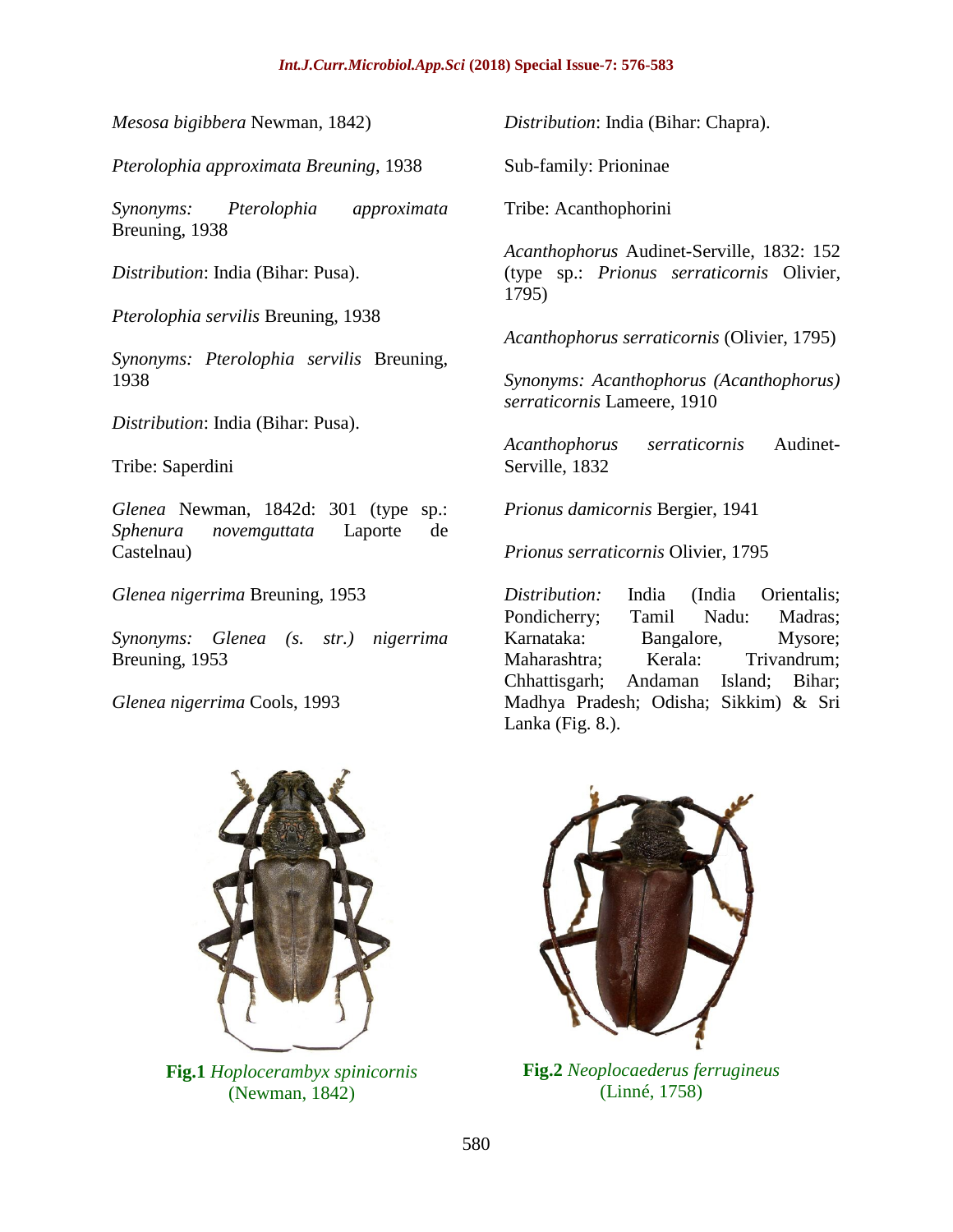

**Fig.3** *Trirachys holosericeus* (Fabricius, 1787)



**Fig.5** *Chlorophorus annularis* (Fabricius, 1787)



**Fig.7** *Batocera rufomaculata* (Degeer, 1775)



**Fig.4** *Pachyteria fasciata* (Fabricius, 1775)



**Fig.6** *Stromatium barbatum* (Fabricius, 1775)



**Fig.8** *Acanthophorus serraticornis* (Olivier, 1795)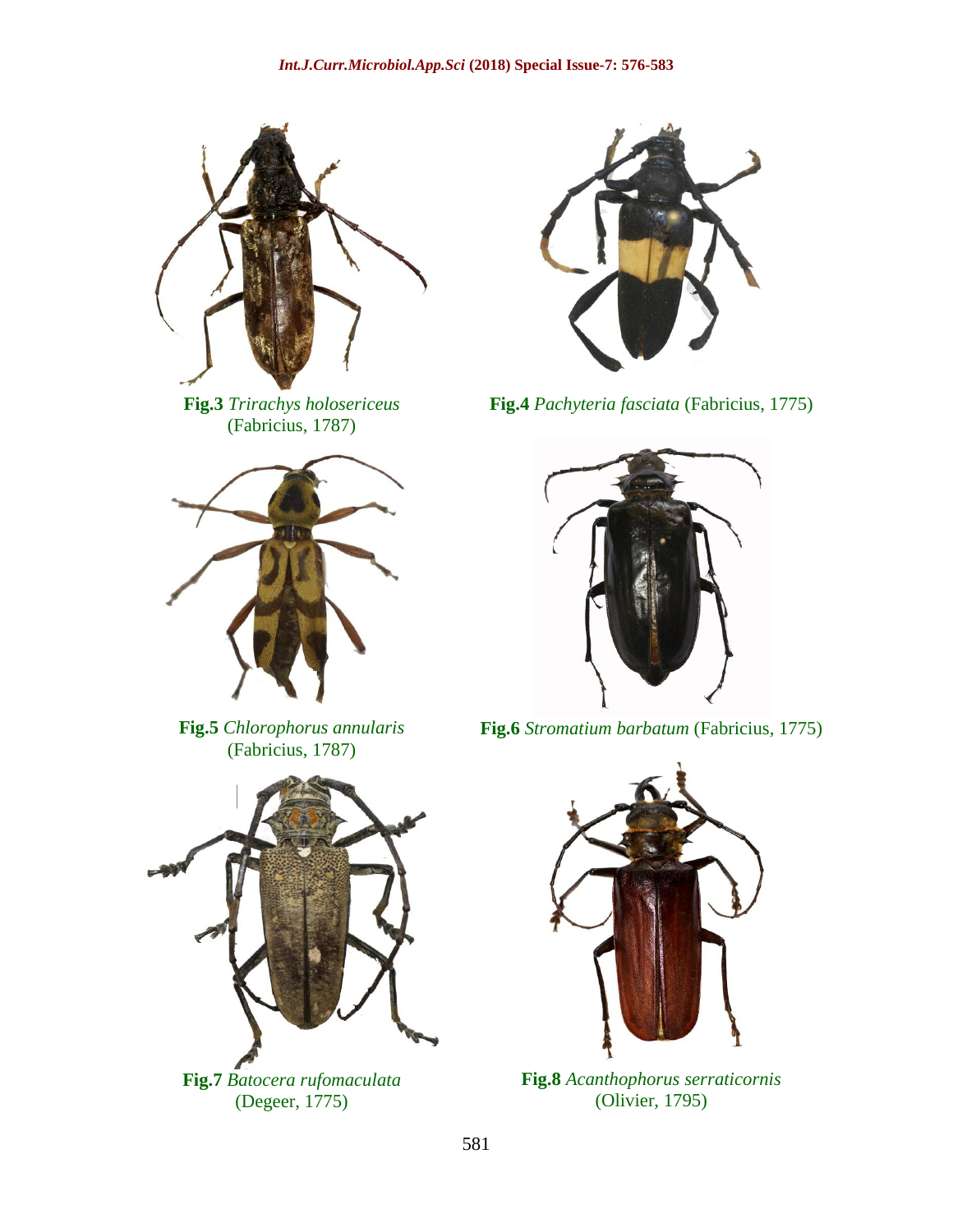

**Figure 9.** Sub-family wise species diversity of Longhorn beetles of Bihar

#### **Results and Discussion**

From Bihar total of 15 species of longhorn beetles were documented. They are classified into 14 genera, 11 tribes, and three sub-families. Among the reported species, cerambycinae and lamiinae contributes equal number of species diversity (46) and prioninae holds very poor species diversity (Figure 9). The report of Kariyanna *et al.,* (2017) comprises 10 species of longhorn beetles from Bihar. The species like; *Batocera rufomaculata* (Degeer, 1775), *Stromatium barbatum* (Fabricius, 1775), *Chlorophorus annularis* (Fabricius, 1787), *Hoplocerambyx spinicornis* (Newman, 1842) and *Trirachys holosericeus* (Fabricius, 1787) were newly added to the checklist distribution. This study is depicting that the study of longhorn beetle from Bihar is still in budding stage and this needs to be focused by scientific community.

### **Acknowledgement**

The authors acknowledge the infrastructure facilities provided by the Director, ICAR-NBAIR, Bengaluru. The support rendered by Head, Entomology, IGKV, Raipur is

gratefully acknowledged. We are also grateful to Dr. Francesco Vitali, Entomologist, NMNH, Paris, and Cerambycoidea forum for helping with the literature.

### **References**

- Audinet-Serville, J. 1834. Nouvelle classification de la famille des longicornes (suite). Annales de la Société Entomologique de France, Paris (3) 1: 5-110.
- Breuning, S. 1938. Études sur les Lamiaires (Coléop. Cerambycidæ). Septième Tribu: Ancylonotini Lac. Novitates Entomologicæ,  $3^{<sup>ème</sup> supplement, (41-$ 46): 319-364.
- Breuning, S. 1938. Études sur les Lamiaires (Coléop. Cerambycidæ). Sixième Tribu: Pachystolini Auriv. Novitates<br>Entomologicæ.  $3^{eme}$  supplement. Entomologicæ,  $3<sup>eme</sup>$  supplement, (1937-38) (39-40): 303-318.
- Breuning, S. 1938. Études sur les Lamiaires (Coléop. Cerambycidæ). Huitième. tribu: Mesosini Thomson. Novitates Entomologicæ, 3ème supplement, (46- 49): 365-392.
- Breuning, S. 1939. Études sur les Lamiaires